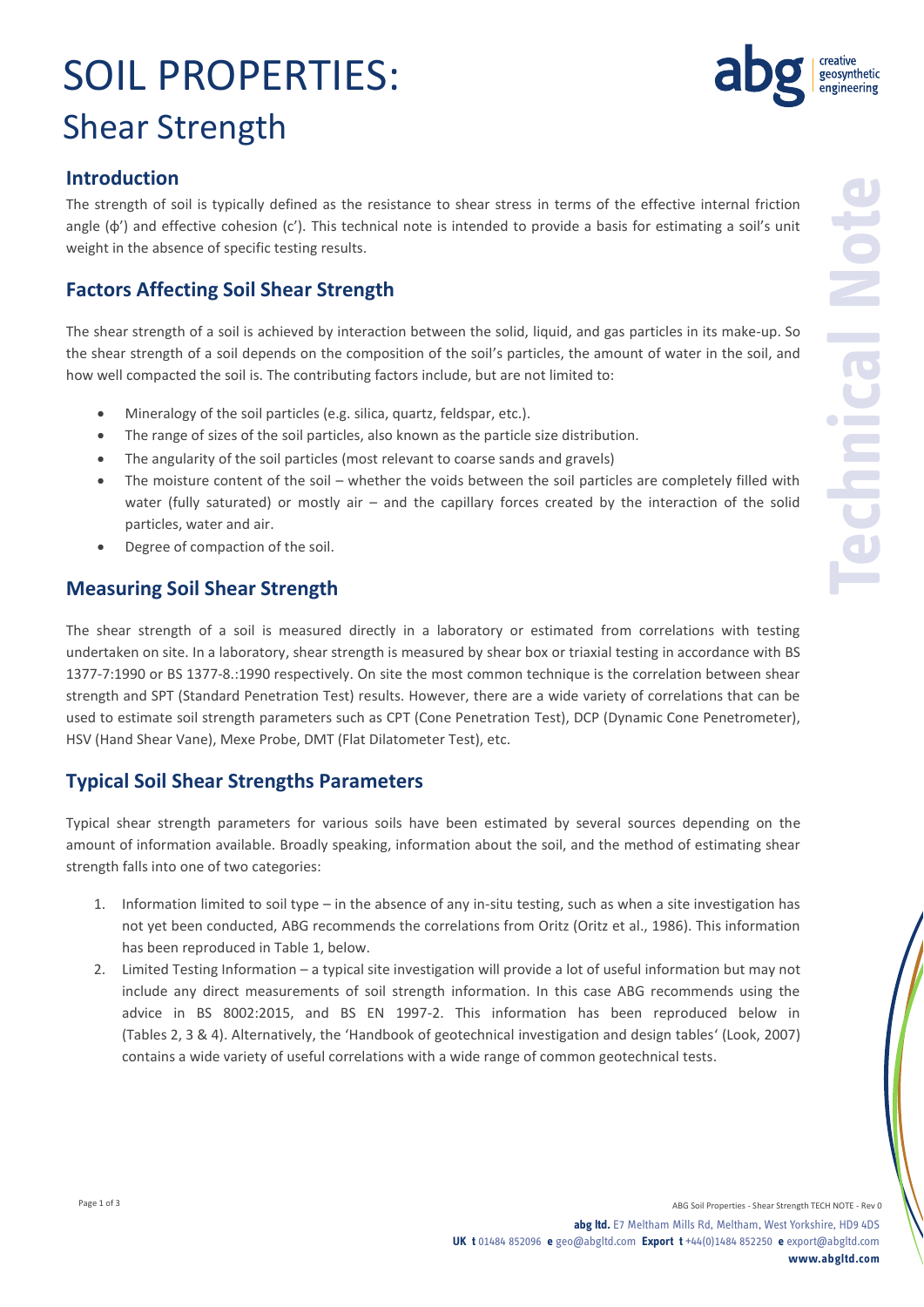## SOIL PROPERTIES: Shear Strength

#### **Table 1: Typical soil shear strength based on soil type**

|                                          | Effective Friction Angle, $\varphi'$ (°) |                 | Effective Cohesion, c'   |  |
|------------------------------------------|------------------------------------------|-----------------|--------------------------|--|
|                                          | Peak                                     | <b>Residual</b> | (kPa)                    |  |
| Gravel                                   | 34                                       | 32              |                          |  |
| Gravel, sandy with few fines             | 35                                       | 32              |                          |  |
| Gravel, sandy with silty or clayey fines | 35                                       | 32              | 1.0                      |  |
| Gravel and Sand mixture, with fines      | 28                                       | 22              | 3.0                      |  |
| Sand, uniform, fine grained              | 32                                       | 30              |                          |  |
| Sand, uniform, coarse grained            | 34                                       | 30              |                          |  |
| Sand, well graded                        | 33                                       | 32              | $\overline{\phantom{a}}$ |  |
| Silt, low plasticity                     | 28                                       | 25              | 2.0                      |  |
| Silt, medium to high plasticity          | 25                                       | 22              | 3.0                      |  |
| Clay, low plasticity                     | 24                                       | 20              | 6.0                      |  |
| Clay, medium plasticity                  | 20                                       | 10              | 8.0                      |  |
| Clay, high plasticity                    | 17                                       | 6               | 10.0                     |  |
| Organic Silt or Clay                     | 20                                       | 15              | 7.0                      |  |

#### **Table 2: Sands and Gravels - Determination of soil shear strength parameters (BS 8002:2015)**

| <b>Shear Strength Parameter</b>                         | Equation                                                                        |
|---------------------------------------------------------|---------------------------------------------------------------------------------|
| Characteristic peak effective friction angle            | $\varphi'_{pk,k} = 30^\circ + \varphi'_{ang} + \varphi'_{PSD} + \varphi'_{dil}$ |
| Characteristic constant volume effective friction angle | $\varphi'_{cv.k} = 30^\circ + \varphi'_{ang} + \varphi'_{PSD}$                  |
| Characteristic constant volume effective cohesion       | $c'_{cv,k} = 0 kPa$                                                             |

| <b>Soil Property</b>                                                                                                                      | <b>Determined from</b>     | <b>Classification</b>                                                            | Parameter <sup>D)</sup>          |
|-------------------------------------------------------------------------------------------------------------------------------------------|----------------------------|----------------------------------------------------------------------------------|----------------------------------|
| Angularity of<br>particles <sup>A)</sup>                                                                                                  | Visual description of soil | Rounded to well-rounded                                                          | $\phi'_{\text{ang}} = 0^{\circ}$ |
|                                                                                                                                           |                            | Sub-angular to sub-rounded                                                       | $\phi'_{\text{ang}} = 2^{\circ}$ |
|                                                                                                                                           |                            | Very angular to angular                                                          | $\phi'_{\text{ang}} = 4^{\circ}$ |
| Uniformity<br>Soil grading<br>coefficient, $C_{u}^{B}$                                                                                    |                            | $C_u$ < 2 (evenly graded)                                                        | $\Phi'_{PSD} = 0^\circ$          |
|                                                                                                                                           |                            | $2 \leq C_{u}$ < 6 (evenly graded)                                               | $\Phi'_{PSD} = 2^{\circ}$        |
|                                                                                                                                           |                            | $C_u \geq 6$ (medium to multi graded)                                            | $\Phi'_{PSD} = 4^{\circ}$        |
|                                                                                                                                           |                            | High C <sub>u</sub> (gap graded), with C <sub>u</sub> of fines < 2 <sup>E)</sup> | $\Phi'_{PSD} = 0^\circ$          |
|                                                                                                                                           |                            | High C <sub>u</sub> (gap graded), with $2 \le C_u$ of fines < 6 <sup>E</sup> )   | $\Phi'_{PSD} = 2^{\circ}$        |
| Density index, $I_D^C$<br>Standard penetration test blow<br>count, corrected for energy<br>rating and overburden pressure<br>$(N_1)_{60}$ | $I_{D} = 0\%$              | $\Phi'_{\text{dil}} = 0^{\circ}$                                                 |                                  |
|                                                                                                                                           |                            | $I_D = 25%$                                                                      | $\Phi'_{\text{dil}} = 0^{\circ}$ |
|                                                                                                                                           |                            | $I_D = 50\%$                                                                     | $\Phi'_{\text{dil}} = 3^{\circ}$ |
|                                                                                                                                           |                            | $I_n = 75%$                                                                      | $\phi'_{\text{dil}} = 6^{\circ}$ |
|                                                                                                                                           |                            | $I_{D} = 100\%$                                                                  | $\Phi'_{\text{dil}} = 9^{\circ}$ |

creative<br>geosynthetic<br>engineering

ab